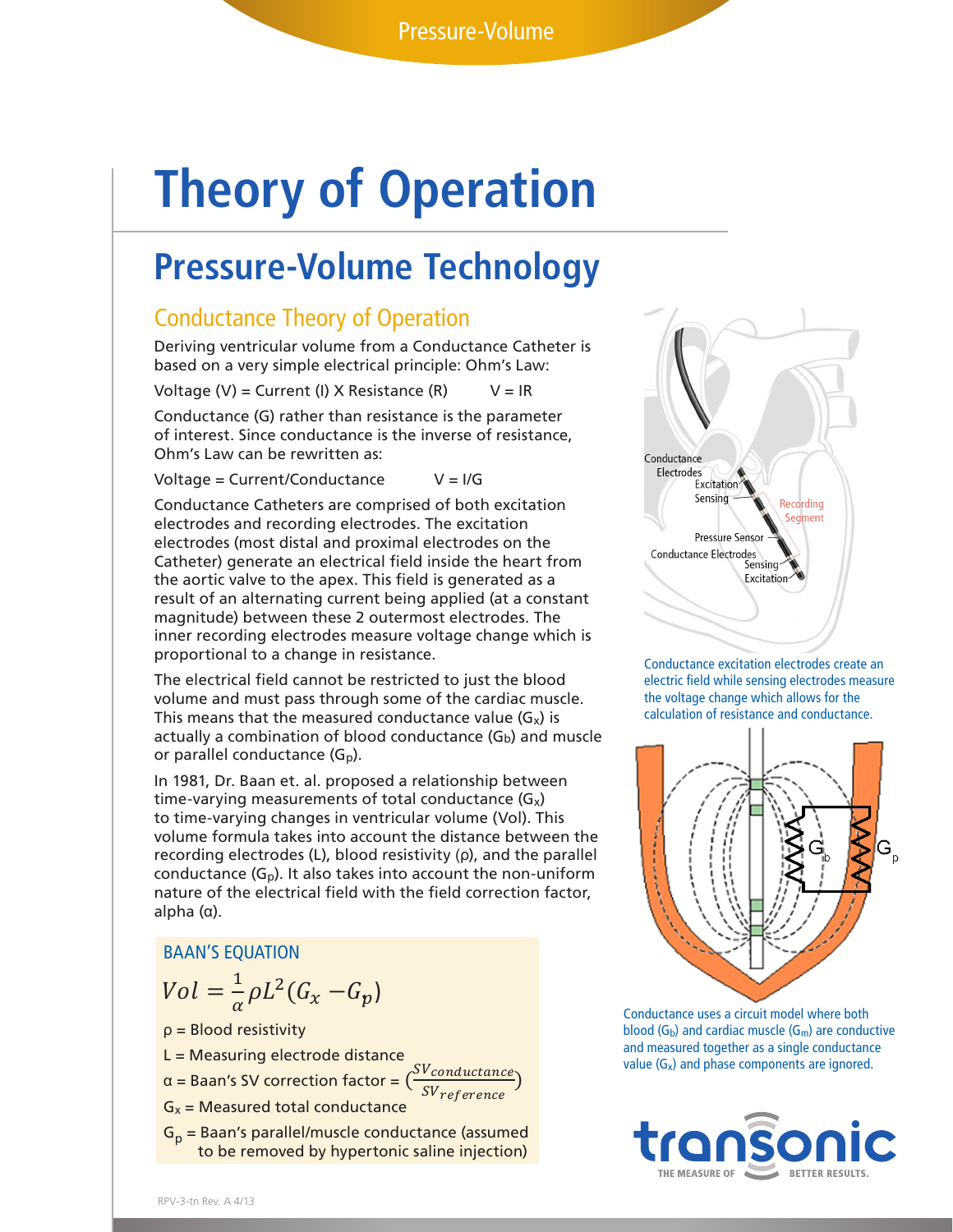# Pressure-Volume Technology Theory of Operation Cont.

### Conductance Theory of Operation Cont.

However, Baan assumed alpha to be a constant with a value of one for a uniform current field distribution (in reality electrical field strength decreases non-linearly with distance). Alpha can be calculated from the SV conductance ratio (see equation on page 1) or by cuvette calibration. Both of these methods give a single constant value for alpha. Parallel or muscle conductance  $(G_p)$  is often determined by hypertonic saline injection which temporarily changes blood conductance but not myocardial conductance; allowing for the parallel conductance value to be determined from the graph of changing conductance. This produces a single constant value for parallel conductance.

#### IMPACT OF PHYSIOLOGY ON CONDUCTANCE MEASUREMENTS

At systole there is relatively little blood in the ventricle which means that a larger portion of the electrical field passes through the myocardium. Thus, myocardial resistance contributes more to the total measured conductance than blood at this time. However, because the hypertonic saline bolus method provides an average measurement of muscle contribution, it is typical for the derived volume to be overestimated at systole.

At diastole there is a large quantity of blood in the ventricle and the heart walls have expanded. This means that most of the electrical field is passing though blood with a very small contribution from the myocardium. Thus, the measured conductance value is almost entirely blood conductance. However, the same value of parallel conductance is still subtracted from the total conductance which leads to an under estimation of blood volume.

The electrical field strength decreases in a non-linear manner with increasing field size. This means measurements of blood conductance further from the Catheter do not have the same strength as those nearer to the Catheter. Without correction this leads to an under estimation of total volume. The larger the volume which is being measured, the greater the under estimation: volume measurements at diastole are thus more prone to under estimation than those at systole. Alpha attempts to correct some of this error but fails to address the non-linearity of the electric field or the varying strength the under estimation has at different phases of the heart cycle.



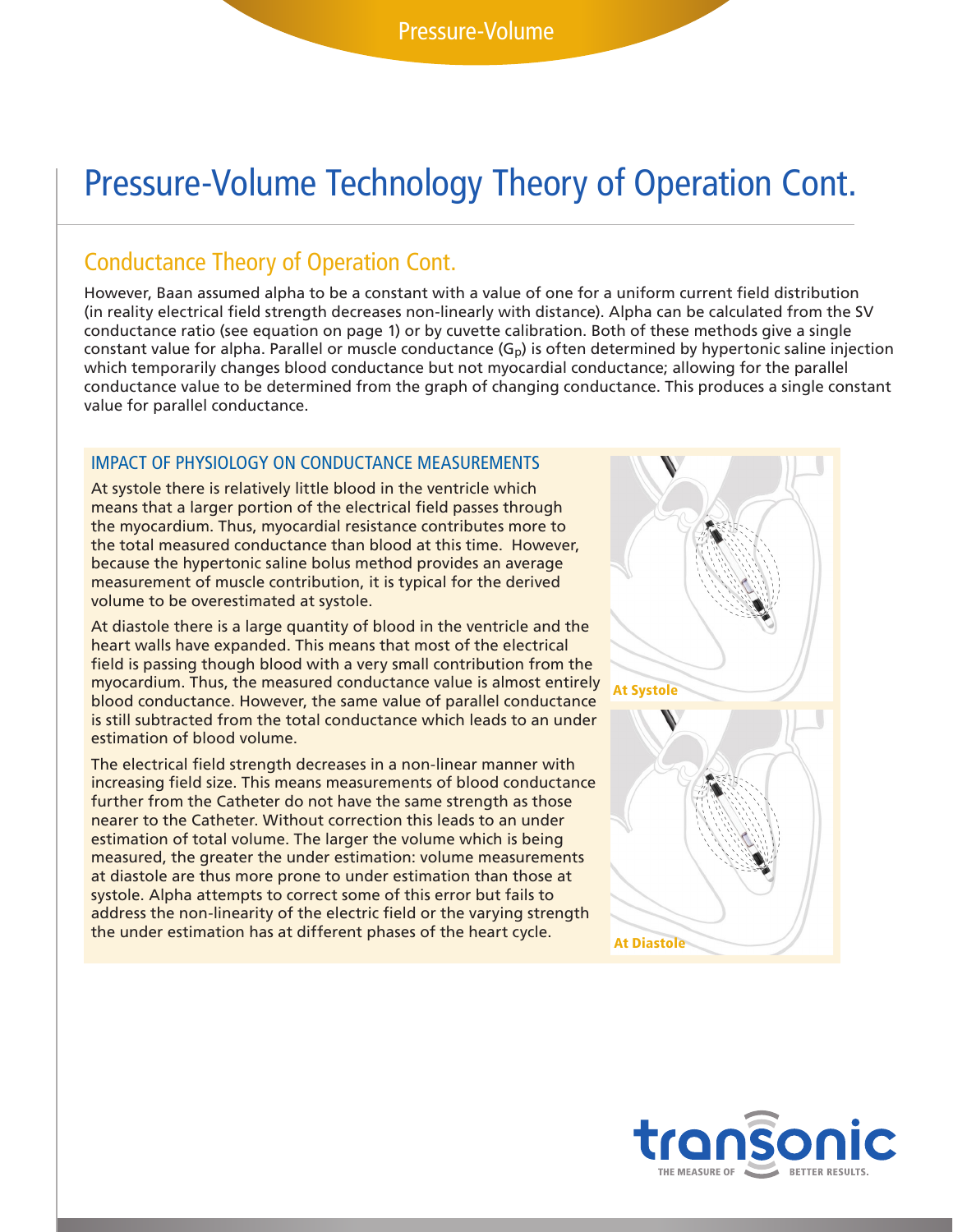# Pressure-Volume Technology Theory of Operation Cont.

# Admittance Theory of Operation

**Admittance Theory or operation:**<br>Admittance technique is an extension of the Conductance method which measures both resistive and capacitive properties of blood and muscle. In the electric field blood is purely resistive, but muscle has both capacitive and resistive properties. This allows separation of the muscle component of conductance from  $\frac{1}{n}$ that of blood, using electric field theory.<br> **Transfer A. Hence A. Hence A. Hence A. Hence A. Hence A. Hence A. Hence A. Hence A. Hence A. Hence A. Hence A.** 

The capacitive property of muscle causes a time (phase) delay in measured signal (see graph at bottom right). By tracking this delay known as the phase angle in real time and mathematically relating it to the resistance of the myocardial tissue, the ADV500<br>
System allows continuous, non-invasive tracking of muscle/ relating it to the resistance of the myocardial tissue, the ADV500<br>System allows continuous, non-invasive tracking of muscle/ parallel conductance (G<sub>m</sub>) throughout the heartbeat. The phase  $\frac{1}{2}$  substitution factor, we will use the points in the points in the sample points in the points in the points in the points in the parallel of the sam angle reports heart tissue intrusion into the field as the heart **Transport of the removed by hypertonic saline in** contracts and expands, and as expected, this measurement is greatest at systole and lowest at diastole. This provides a great **Weilbrand is developed to any stage of the cardiac cycle.** advantage over classical conductance volumetry which treats parallel conductance as a constant, rather than a dynamic will not use a hypertonic saline bolus process to calculate Admittance uses a circuit model which changes throughout the cardiac cycle.<br>Variable which changes throughout the cardiac cycle.<br>is conductive (G<sub>b</sub>) and cardiac musc ρ = blood resistivity<br>Γεγονότα

variable which changes un'oughout the cardiac cycle.<br>The ADV500 system employs an equation developed by Dr. Chia-Ling Wei to convert conductance to volume instead of the conductance of the capacitie (e.g.). chia-Ling wer to convert conductance to volume instead of<br>the traditional Baan's equation. In Baan's equation the Field linguit Current  $\frac{m}{2}$  Correction Factor, alpha ( $\alpha$ ), is assumed to be constant despite the non-linear nature of the electrical field. However, Wei's equation corrects for the nonhomogeneous nature of the equation corrects for the nonhomogeneous nature of the<br>Catheter's electrical field distribution by assuming a non-linear<br>relationship hetween conductance and volume, gamma (v), thu **Connective Conductance and volume, gamma (γ), thus** elationship between conductance and volume, gamma (γ), thus improving accuracy over a wider volume,<br>improving accuracy over a wider volume range. This term of the contract conductance to volume instead of<br>he traditional Baan's equation. In Baan's equation the Field line of the line of the current The ADV500 system employs an equation developed by Dr.  $\qquad \qquad \text{conductive (G_m) and ca}$ electrical field<br>p between cor

*F* and the values are needed for **1.2 Ohman 2016** *p*  $\frac{1}{2}$  *p*  $\frac{1}{2}$  *p*  $\frac{1}{2}$  *p*  $\frac{1}{2}$  *p*  $\frac{1}{2}$  *p*  $\frac{1}{2}$  *p*  $\frac{1}{2}$  *p*  $\frac{1}{2}$  *p*  $\frac{1}{2}$  *p*  $\frac{1}{2}$  *p*  $\frac$ myocardial conductivity and permittivity (for σ/ε ratio/heart type), blood resistivity (p), and reference stroke volume (SV).<br>Default values for 'Heart Type' (S/E ratio) are provided and most type), blood resistivity (p), and reference stroke volume (Sv).<br>Default values for 'Heart Type' (S/E ratio) are provided and most **Exercise can estimate the CD ED** ratio, are provided and most commonly used. However, researchers can study this value using commonly used. However, researchers can study this value us<br>a tetrapolar surface probe provided with the ADV500. Stroke  $V = 1$ <br>volume can be measured via other technologies.<br>The output volume of the measured via other technologies.  $\mathcal{L}$  =  $\mathcal{L}$  =  $\mathcal{L}$  =  $\mathcal{L}$  =  $\mathcal{L}$  =  $\mathcal{L}$  =  $\mathcal{L}$  =  $\mathcal{L}$  =  $\mathcal{L}$  =  $\mathcal{L}$  =  $\mathcal{L}$  =  $\mathcal{L}$  =  $\mathcal{L}$  =  $\mathcal{L}$  =  $\mathcal{L}$  =  $\mathcal{L}$  =  $\mathcal{L}$  =  $\mathcal{L}$  =  $\mathcal{L}$  =  $\mathcal{L}$  =

#### WEI'S EQUATIONS

$$
Vol = \frac{1}{(1 - \frac{G_b}{\gamma})} \rho L^2(G_b)
$$

Field Correction Factor:

 $\gamma = \frac{-b \pm \sqrt{b^2-4ac}}{2a}$  $2a$ 

ρ = Blood resistivity

L = Measuring electrode distance = − · (− + −) −32(0.855 + 0.465) **= - 42.2400** G<sub>b</sub> = Measured blood  $(1-\frac{G_b}{\gamma})^{PL}$  ( $\alpha$ *b*)  $G_b$  = Measured blood<br>conductance SV = Stroke volume  $\frac{1}{2}$   $\frac{1}{2}$  $G_b$  = Measured blood <mark>ring electrode dista</mark>n  $G_b$  = Measured blood  $\ddot{\ }$ blo ndde

$$
a = SV - \rho L^{2}(G_{b-ED} - G_{b-ES})
$$
\n
$$
b = -SV \cdot (G_{b-ED} + G_{b-ES})
$$
\n
$$
c = SV \cdot C \cdot C
$$



Admittance uses a circuit model where blood is conductive  $(G_b)$  and cardiac muscle is both conductive  $(G_m)$  and capacitive  $(C_m)$ .



The output voltage shows a "delay" compared involving and the output voltage shows a "delay" compared **od resistivity parallel increases to the input voltage signal used to generate** the electric field. The signal delay, caused by myocardial capacitance, is measured in terms of degrees and is referred to as "Phase angle θ." The admittance magnitude (conductance) is impacted by both the blood and muscle.